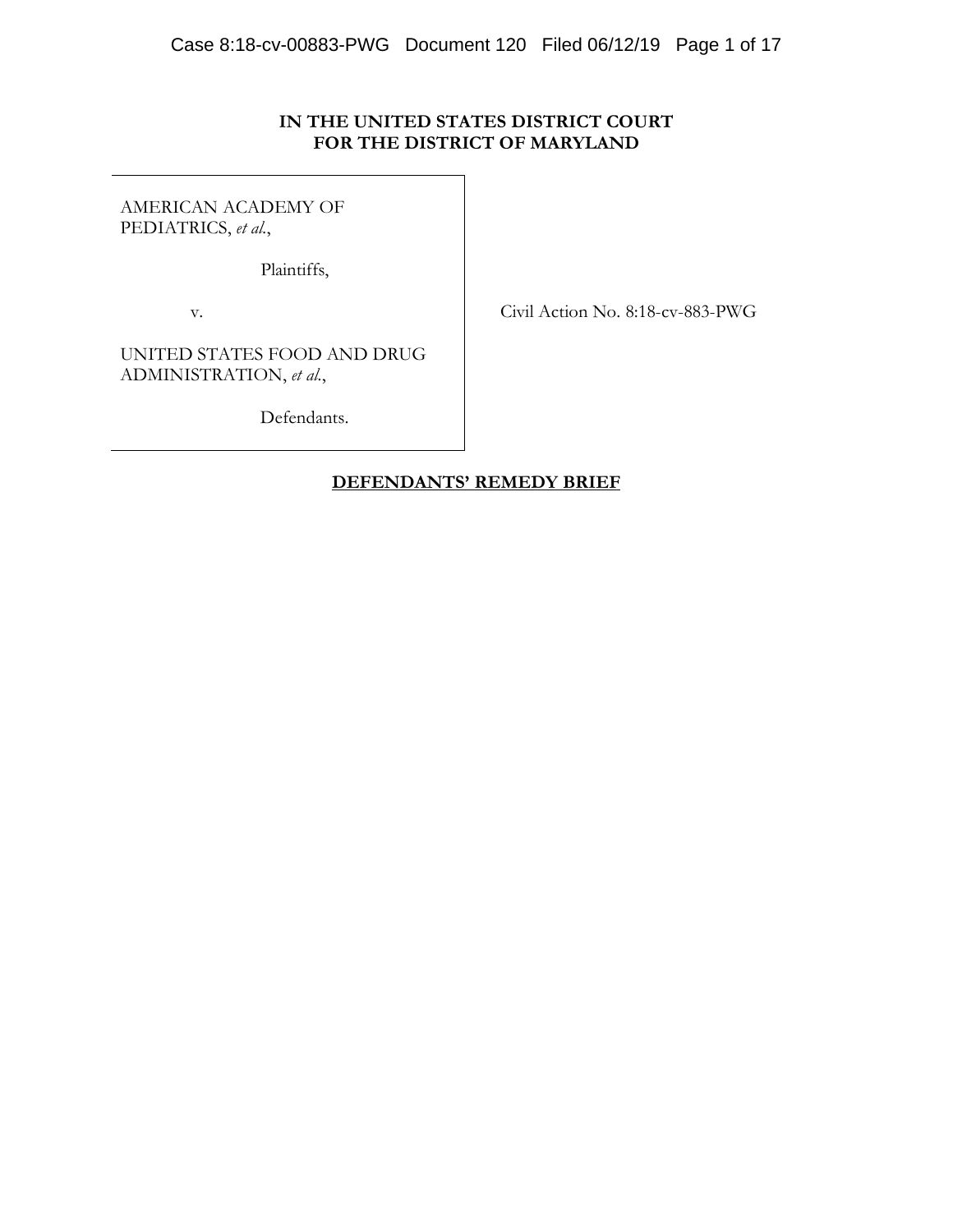#### **INTRODUCTION**

The FDA believes that the recent "epidemic-level rise in youth e-cigarette use" is a "mounting public health crisis."<sup>1</sup> It agrees that this crisis demands a robust regulatory response, including through enforcement of the Tobacco Control Act's premarket review provision. And, as reflected in its March 2019 draft guidance, it is taking steps to accelerate enforcement of that provision, particularly with respect to the products driving this crisis: e-cigarettes targeted to youth or easily accessible to them, especially those in kid-friendly fruit or candy flavors. *See* Defs.' Notice (Mar. 15, 2019) (ECF No. 59). To address this public health crisis, the FDA is committed to finalizing that guidance within 120 days.

Nevertheless, bedrock principles of administrative law constrain the Court's authority to enter the specific relief that Plaintiffs request. Having already set aside the challenged August 2017 guidance—the remedy authorized by the terms of the Administrative Procedure Act—the Court should simply remand to the FDA to permit it to choose a course of action consistent with the Court's opinion. But even if the Court determines to go further, it should not enter the specific relief that Plaintiffs request, and certainly not on the dramatically accelerated timetable they suggest. In particular, requiring premarket applications for all deemed products—an expected 5,424 to 6,764 applications—to be submitted within 4 months would create massive administrative burdens at the agency that would ultimately be counterproductive. More importantly, such a precipitous deadline would threaten to abruptly clear the market of e-cigarette products, creating a "genuine risk" that adult former smokers addicted to nicotine would "migrat[e] from potentially less harmful ENDS products [*i.e.*, e-cigarettes] back to combustible tobacco products"—a "public health outcome that should be avoided if at all possible, while still achieving the public health benefits of earlier premarket review for

<sup>1</sup> FDA, *Statement from FDA Commissioner Scott Gottlieb, M.D., on advancing new policies aimed at preventing youth access to, and appeal of, flavored tobacco products, including e-cigarettes and cigars* (Mar. 13, 2019), at https://www.fda.gov/news-events/press-announcements/statement-fda-commissioner-scottgottlieb-md-advancing-new-policies-aimed-preventing-youth-access.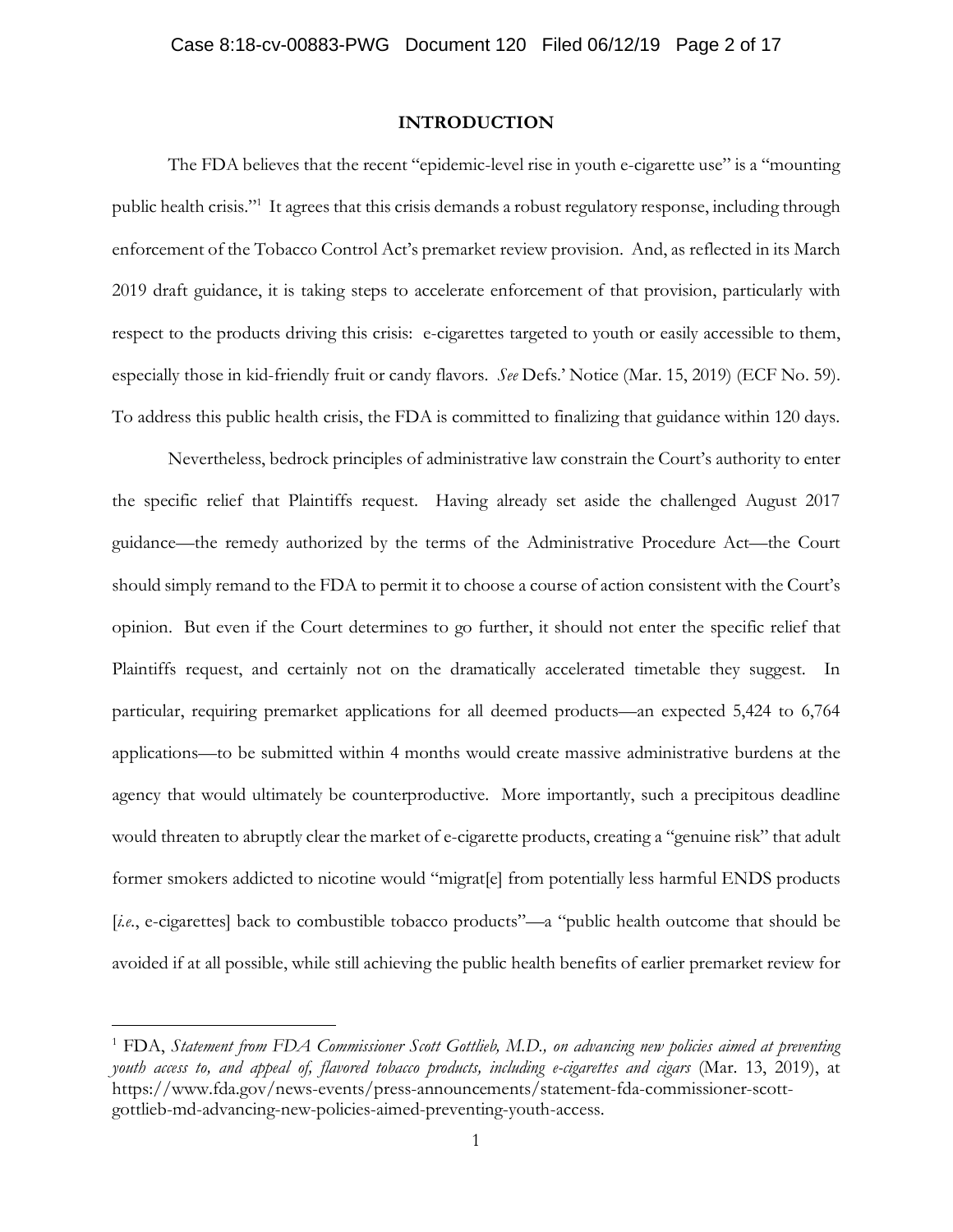#### Case 8:18-cv-00883-PWG Document 120 Filed 06/12/19 Page 3 of 17

deemed products, especially with respect to curtailing youth use." Declaration of Mitchell Zeller, Director, Center for Tobacco Products, FDA ("Zeller Decl.") ¶ 12.

Thus, should the Court order premarket applications to be submitted by a date certain, it should set that deadline no sooner than 10 months from the date of its decision, along with a oneyear period for FDA review. *See id.* ¶ 13. That would strike a better balance among public health considerations, and allow the agency some time to prepare to absorb a flood of applications significantly sooner than anticipated. It would also permit the FDA to finalize the March 2019 draft guidance setting forth its enforcement priorities in the meantime. That is "one of the most critical public health steps that [the] FDA can take to curb youth vaping," Zeller Decl. ¶ 11, and the agency plans to complete it within 120 days.

#### **DISCUSSION**

#### **I. The Court should not go beyond vacating the August 2017 guidance.**

In this case, Plaintiffs challenged a single, discrete agency action: the issuance of an August 2017 guidance document describing the FDA's intention to temporarily defer enforcement of the Tobacco Control Act's (TCA) premarket review provision with respect to a subset of deemed products. Compl. ¶ 30. The relief they sought was accordingly narrow: they asked the Court to declare the guidance unlawful, and to "[v]acate [it] and set [it] aside." *Id*. ¶¶ (a)–(b) (prayer for relief). And the Court has now granted that relief, holding that the guidance exceeded the agency's statutory authority, was improperly issued without notice and comment, and must therefore be vacated. Mem. Op. at 44, 53 (ECF No. 73); Order at 1 (ECF No. 74).

Under longstanding principles of administrative law, that should be the end of the matter. By its terms, the Administrative Procedure Act (APA) authorizes courts only to "set aside" unlawful agency action. 5 U.S.C. § 706(2); *see* Compl. ¶¶ 93, 102, 104, 118. And "[u]nlike a district court managing a 'garden variety civil suit,' a district court reviewing a final agency action" under the APA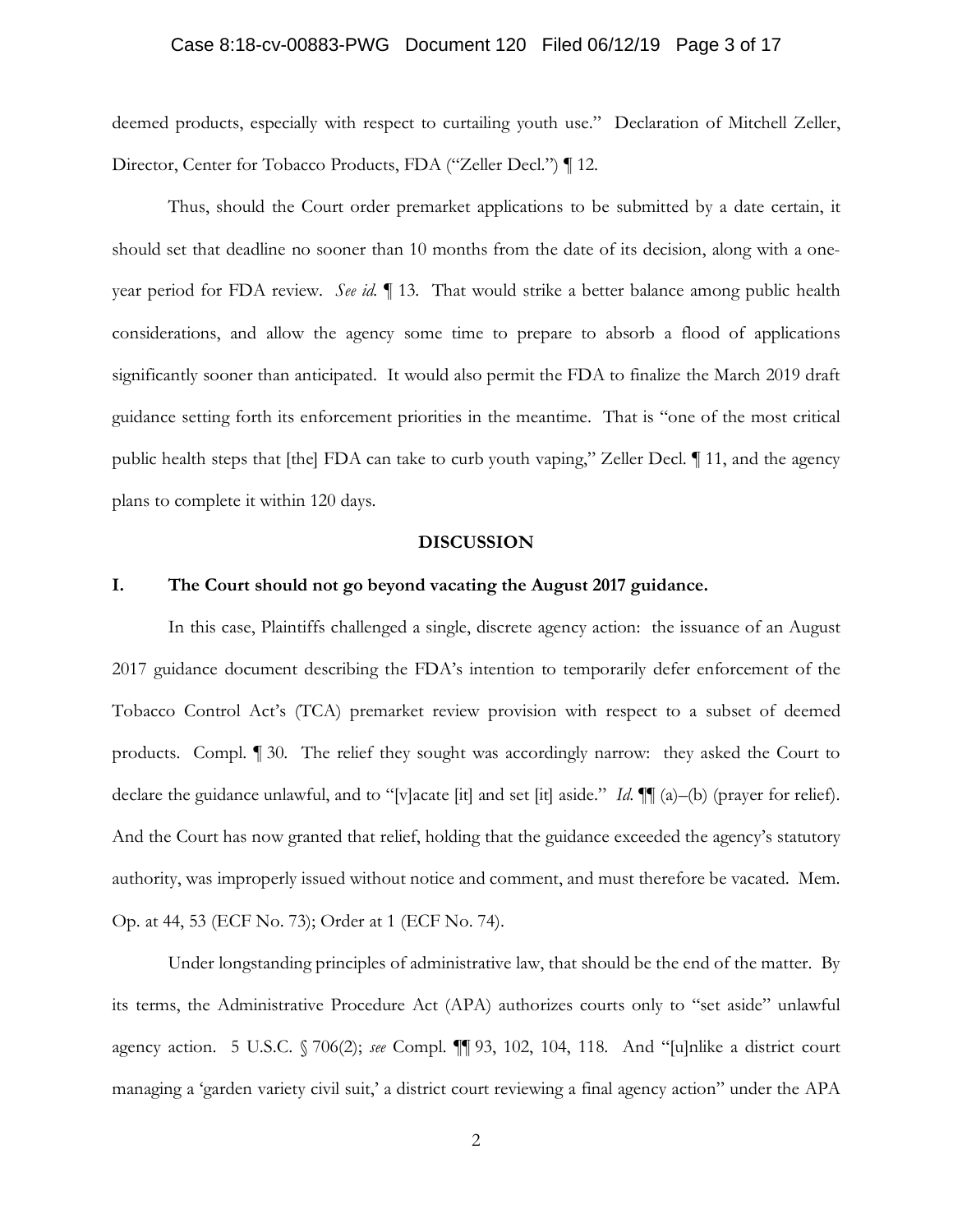### Case 8:18-cv-00883-PWG Document 120 Filed 06/12/19 Page 4 of 17

"does not perform its normal role' but instead 'sits as an appellate tribunal."" *Palisades Gen'l Hosp. v. Leavitt*, 426 F.3d 400, 403 (D.C. Cir. 2005). "Thus, under settled principles of administrative law, when a court reviewing agency action determines that an agency made an error of law, the court's inquiry is at an end: the case must be remanded to the agency for further action consistent with the correct legal standards." *Id.* Relief in an APA case is therefore ordinarily "limited only to vacating the unlawful action," and courts should not enjoin an agency to implement a specific remedy that "preclud[es] future agency decisionmaking." *Hill Dermaceuticals v. FDA*, 709 F.3d 44, 46 n.1 (D.C. Cir. 2013).

Nevertheless, Plaintiffs now ask the Court to do just that. They urge the Court to enter an injunction requiring that: (1) premarket applications be submitted within 120 days; (2) products with timely applications on file be allowed to remain on the market for no more than one year pending FDA review; (3) the FDA take "any and all actions necessary" to ensure that "no" newly deemed product remains on the market "without being subject to FDA enforcement action"; and (4) the FDA make quarterly reports about the number of premarket applications it has processed and the "number and nature of enforcement actions it has commenced." Pls.' Proposed Order at 1–2 (ECF No. 78-1). But absent unusual circumstances not present here, $\frac{2}{3}$  it is inappropriate to issue an injunction imposing specific duties on the agency—a principle that courts have adhered to time and again.

For example, in *Hill Dermaceuticals*, the court considered a challenge to the FDA's approval of a supplemental new drug application for a generic corticosteroid. In rejecting the challenge, the court

<sup>&</sup>lt;sup>2</sup> This case bears no resemblance to the few Plaintiffs cite where courts entered injunctive relief. Pls.' Remedy Br. at 7, 9. In *NAACP v. HUD*, 817 F.2d 149 (1st Cir. 1987), for example, the court found that "over time, HUD's pattern of activity" reflected a failure to enforce the nondiscrimination policies of the Fair Housing Act, despite a demonstrated history of racial segregation in housing in Boston. *Id.* at 151 (citing 42 U.S.C. § 3608(e)(5)). Similarly, in *Thompson v. HUD*, No. 95-309, 2006 WL 581260 (D. Md. Jan. 10, 2006), the agency's "long-term practice" and "pattern of actions" "perpetuated Region-wide segregation" in housing in the Baltimore area. *Id*. at \*4. And in *Cobell v. Norton*, 240 F.3d 1081 (D.C. Cir. 2001), the court cited "the government's 'historical record of recalcitrance' in performing its trust duties" toward Native Americans. *Id*. at 1108. There is nothing comparable here.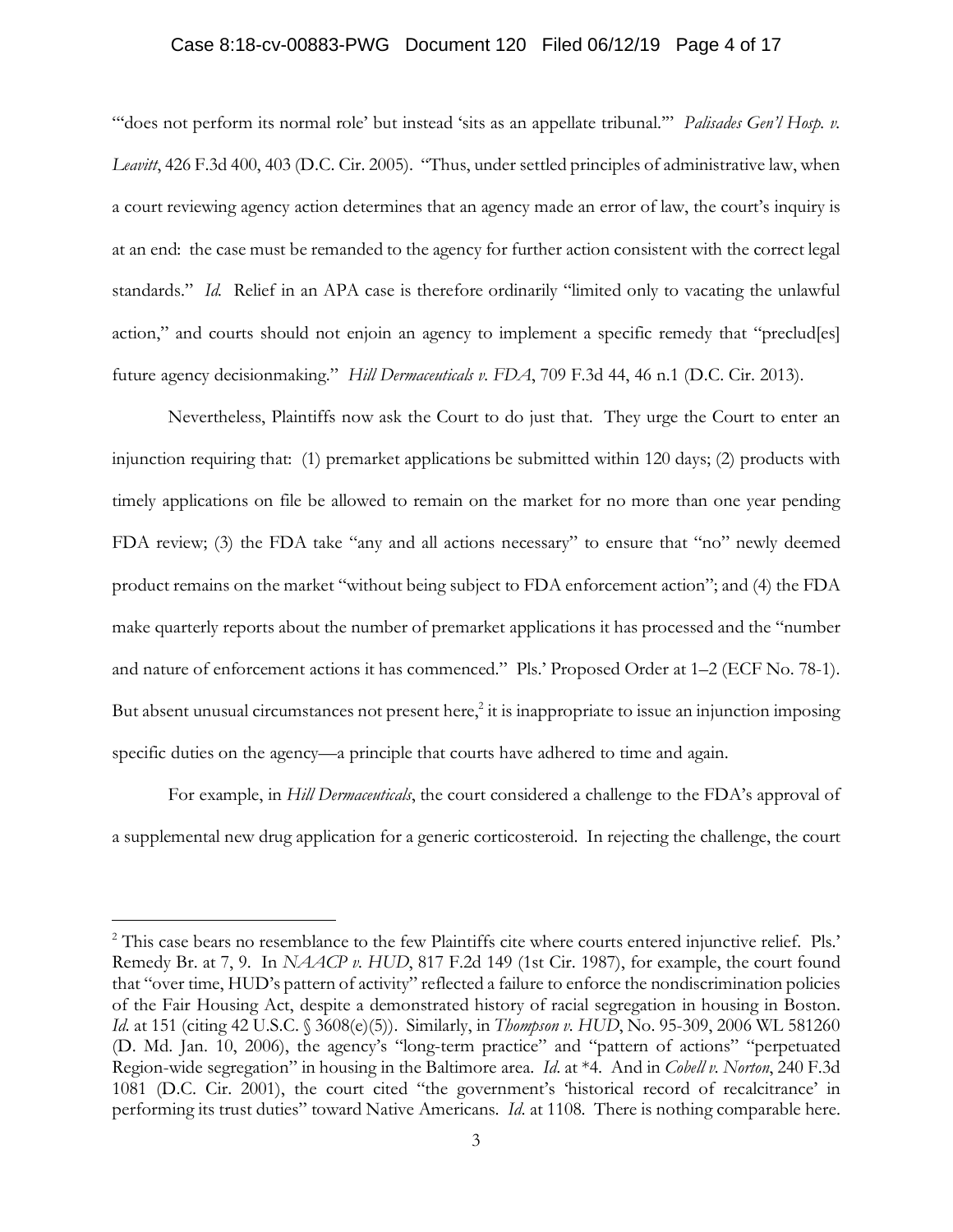### Case 8:18-cv-00883-PWG Document 120 Filed 06/12/19 Page 5 of 17

criticized the plaintiff for requesting "injunctive relief[] seeking to enjoin the FDA from approving [the generic competitor's] new drugs." 709 F.3d at 46 n.1. It explained: "where a district court reviews agency action under the APA, it acts as an appellate tribunal, so the appropriate remedy for a violation is 'simply to identify a legal error and then remand to the agency.'" *Id*. Thus, any relief "would need to be limited only to vacating the unlawful action, not precluding future agency decisionmaking." *Id*.

Similarly, in *Palisades*, the plaintiff hospital claimed that the Department of Health and Human Services had failed to correct certain data, leading to improperly low reimbursement rates, and urged the court to "exercise its equitable powers" to award it "make-whole relief including an adjusted reimbursement." 426 F.3d at 401, 403. The court concluded that the "district court had no jurisdiction to order specific relief": although it could "vacate the Secretary's decision rejecting the hospital's revised wage data and . . . remand for further action consistent with its opinion," it "did not . . . have jurisdiction to order reclassification based upon those adjusted wage data or an adjusted reimbursement payment." *Id*.; *see also, e.g.*, *Bennett v. Donovan*, 703 F.3d 582 (D.C. Cir. 2013) ("We do not hold, of course, that HUD is required to take this precise series of steps, nor do we suggest that the district court should issue an injunction to that effect. Appellants brought a complaint under the Administrative Procedure Act to set aside an unlawful agency action, and in such circumstances, it is the prerogative of the agency to decide in the first instance how best to provide relief.").

These cases point the way here. The Court has held that the August 2017 guidance exceeded the FDA's statutory authority and was improperly issued without notice and comment. But the remedy is not to issue an injunction constraining the agency to undertake a judicially prescribed course of action, as Plaintiffs now argue. It is instead to remand to the FDA to permit it to choose a course consistent with the Court's opinion, as Plaintiffs previously suggested. *See* Pls.' Letter Mot. to Reconsider at 1 (ECF No. 63) ("if the Court strikes down the operative Guidance, FDA would know the legal rules it must follow to make its forthcoming guidance valid"). That is particularly true given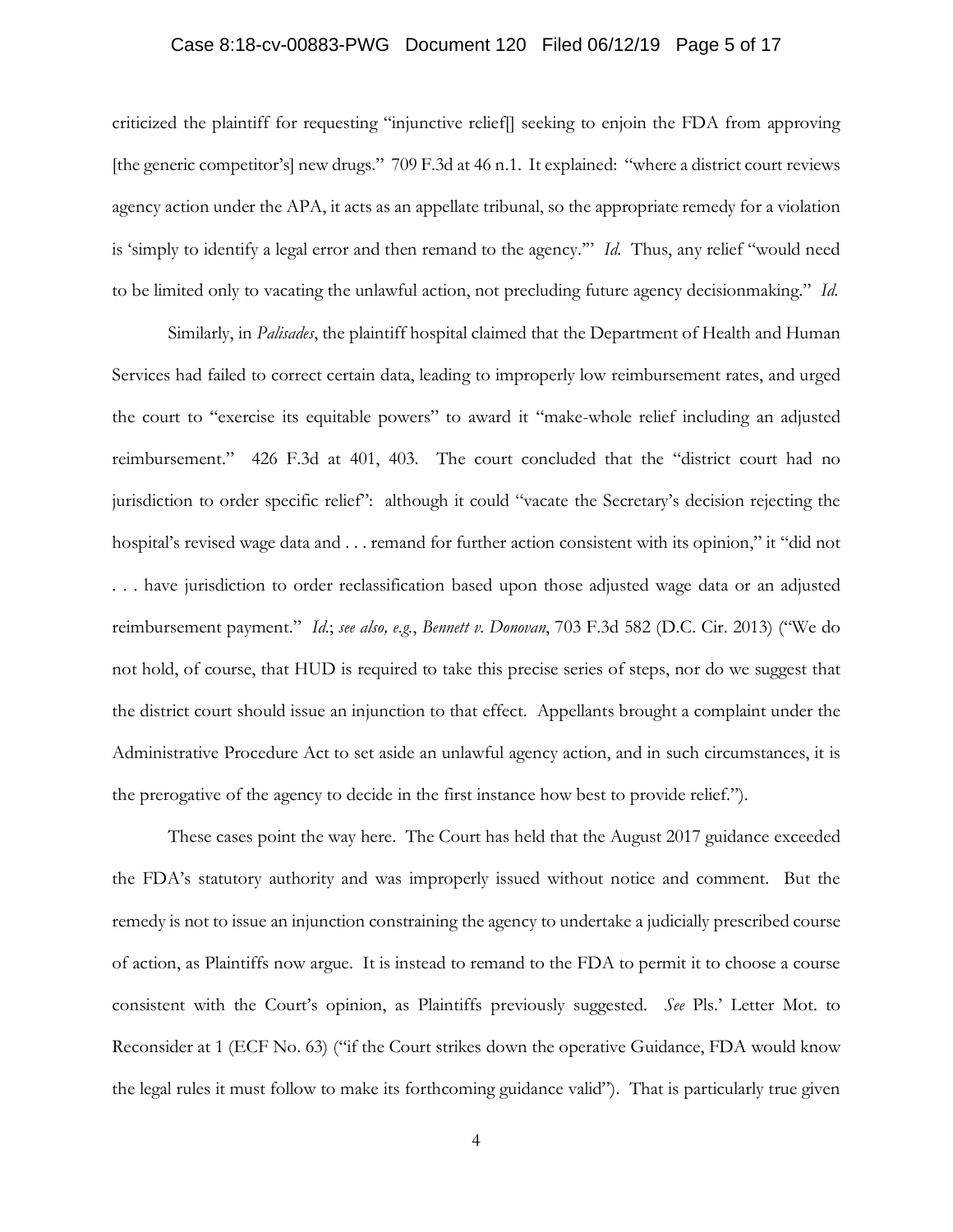### Case 8:18-cv-00883-PWG Document 120 Filed 06/12/19 Page 6 of 17

the range of remedial options open to the FDA, which Congress has recognized as the "regulatory agency with the scientific expertise" to "evaluate scientific studies supporting claims about the safety of products" and "make[] decisions about how whether and how [tobacco] products may be marketed." TCA § 2(44). The Court should not substitute its judgment for the scientific expertise of the agency on these matters.

Moreover, an injunction would be particularly anomalous here given that Plaintiffs make no attempt to meet the standard prerequisites for such relief. "An injunction is an equitable remedy that 'does not follow from success on the merits as a matter of course.'" *SAS Institute, Inc. v. World Programming Ltd.*, 874 F.3d 370, 384 (4th Cir. 2017) (citation omitted). Rather, Plaintiffs must show that: (1) they have suffered irreparable injury; (2) remedies available at law are inadequate; (3) a remedy in equity is warranted considering the balance of hardships; and (4) the public interest would not be disserved by a permanent injunction. *Id*. Here, Plaintiffs fail to show that any harm to them is irreparable—a traditional prerequisite to any injunction, whether preliminary or final. *Bethesda Softworks, LLC v. Interplay Entm't Corp.*, 452 F. App'x 351, 354 (4th Cir. 2011). They assert harm from a "deprivation of information" to be made available upon approval of premarket applications. Mem. Op. at 18. But presumably they already have sufficient information to counsel their patients and the public to avoid e-cigarettes and cigars. *See* Pls.' Remedy Br. at 1 (arguing that these products are "highly addictive and harmful"). And under their own remedial proposal, Plaintiffs would not receive the additional information they seek here for some 17 months: 4 months for the submission of premarket applications, a year for review, and an additional month for information to be released, *see* Pls.' Remedy Br. at 8; 21 U.S.C.  $\frac{387}{(a)(4)(B)}$ , so they provide no reason to think they would be irreparably harmed by not having that information for some hypothetical period of time beyond that point. *See, e.g.*, *Elec. Privacy Info. Ctr. v. Presidential Advisory Comm'n on Election Integrity*, 266 F. Supp. 3d 297, 319 (D.D.C. 2017) (it "cannot be" "that whenever a statute provides for potential disclosure, a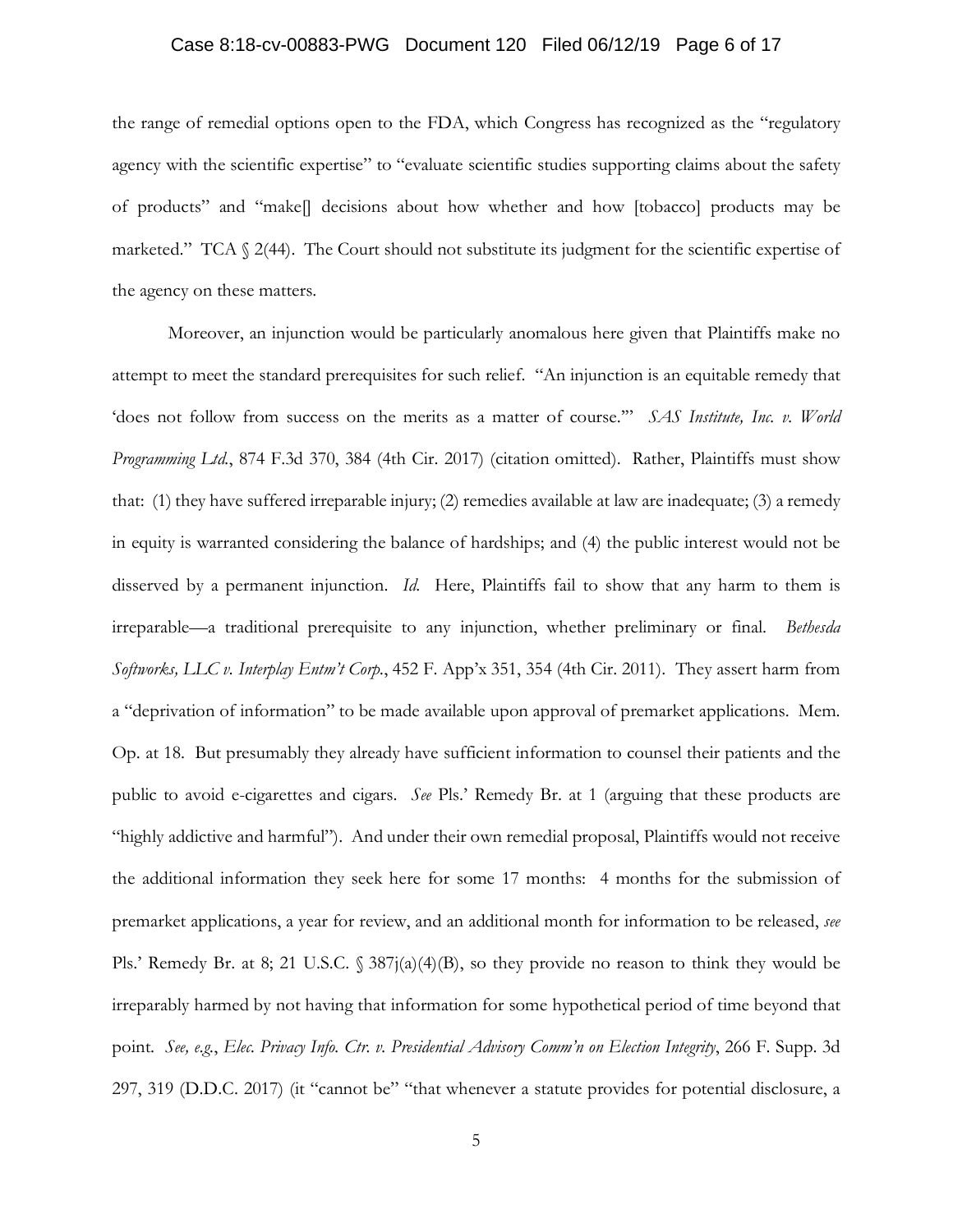### Case 8:18-cv-00883-PWG Document 120 Filed 06/12/19 Page 7 of 17

party claiming entitlement to that information in the midst of a substantial public debate would be entitled to a finding of irreparable informational injury").

The equities and public interest also tilt against injunctive relief. *See Nken v. Holder*, 556 U.S. 418, 435 (2009) (these "factors merge when the Government is the opposing party"). To "set aside" the challenged guidance, as contemplated by the text of the APA, 5 U.S.C. § 706(2), would adequately remedy their asserted harm. And Plaintiffs' proposed timeframe could adversely affect the public health by abruptly clearing the market of e-cigarette products, creating a genuine risk that former smokers addicted to nicotine could migrate back to conventional cigarettes. Zeller Decl. ¶ 15; *see Weinberger v. Romero-Barcelo*, 456 U.S. 305, 312–13 (1982) ("[C]ourts of equity should pay particular regard for the public consequences in employing the extraordinary remedy of injunction."). Plaintiffs' request for this extraordinary form of relief should therefore be rejected.

## **II. Plaintiffs' proposed 120-day deadline for the submission of premarket applications could adversely affect the public health and would be administratively infeasible.**

If the Court nevertheless enters an injunction requiring premarket applications to be submitted by a date certain, it should not adopt the 120-day deadline that Plaintiffs propose. As explained in the attached declaration of Mitchell Zeller, Director of the FDA's Center for Tobacco Products, that precipitous deadline "would cause significant public health concerns, as well as implementation challenges." Zeller Decl. ¶ 15. It could suddenly clear the market of thousands of e-cigarette products, raising the risk that some former smokers addicted to nicotine might migrate back to conventional cigarettes, and is likely to flood the agency with thousands of low-quality applications that would strain agency resources and significantly delay processing. *Id*. ¶¶ 15, 18.Thus, if the Court orders a deadline for the submission of premarket applications, it should set that deadline no sooner than 10 months from the date of its decision (with a one-year period for FDA review, without limiting the agency's discretion to take enforcement action in the meantime). These dates, while still significantly accelerated, would at least reduce the expected abrupt and massive market exit of e-cigarette products,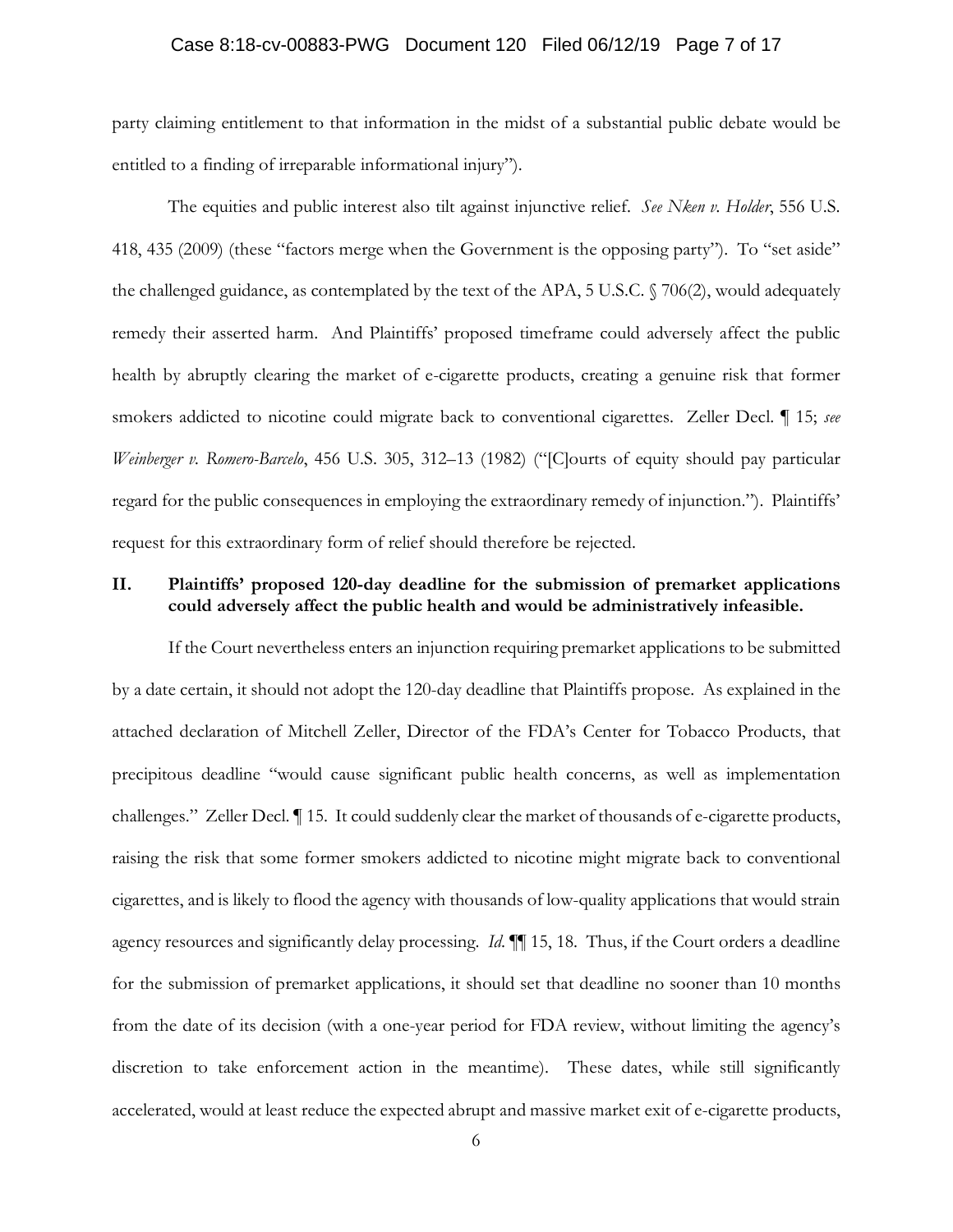#### Case 8:18-cv-00883-PWG Document 120 Filed 06/12/19 Page 8 of 17

and give the FDA an opportunity to administratively prepare for and review a massive influx of applications sooner than anticipated. Critically, they would also allow the agency to finalize the March 2019 draft guidance setting forth its enforcement priorities in the interim—particularly with respect to e-cigarettes targeted to minors or sold in ways that heighten the risk of youth access. In the FDA's judgment, finalizing that guidance is "one of the most critical public health steps that [the agency] can take to curb youth vaping," *id*. ¶ 11, and it plans to do so within 120 days, *id*. ¶ 10. And it is the FDA, not Plaintiffs, who are in the best position to balance the important public health and agency resource considerations interests at stake.

"First and foremost, from the public health perspective," a 120-day deadline would "likely" lead to a "mass market exit of ENDS products." Zeller Decl. ¶ 15. Because e-cigarette products are relatively novel, their manufacturers are likely to seek premarket authorization by filing a "premarket tobacco application" (PMTA)—the most complex of the three possible pathways. *See* Defs.' Br. at 5– 6 (ECF No. 36-1) (describing premarket pathways); *see also* Zeller Decl. ¶ 5(d). There are currently no authorized PMTAs for e-cigarette products, and the FDA believes that Plaintiffs' proposed 120-day deadline would lead to "mass market exit"—a "significant public health concern." Zeller Decl. ¶ 15. To be sure, the "[o]verall population level impact" of e-cigarettes "remains uncertain today, especially given youth uptake of ENDS." *Id*. But for "cigarette smokers who completely switch to ENDS, these products may be less harmful at an individual level than combustible tobacco products." *Id*. The "mass market exit" of e-cigarette products thus "would limit the availability of a potentially less harmful alternative for adult smokers seeking to transition or stay away from combustible tobacco products." *Id*. In the FDA's judgment, "[d]ramatically and precipitously reducing availability of these products could present a serious risk that adults, especially former smokers, who currently use ENDS products and are addicted to nicotine would migrate to combustible tobacco products, even if particular ENDS products ultimately receive marketing authorization and return to the market later."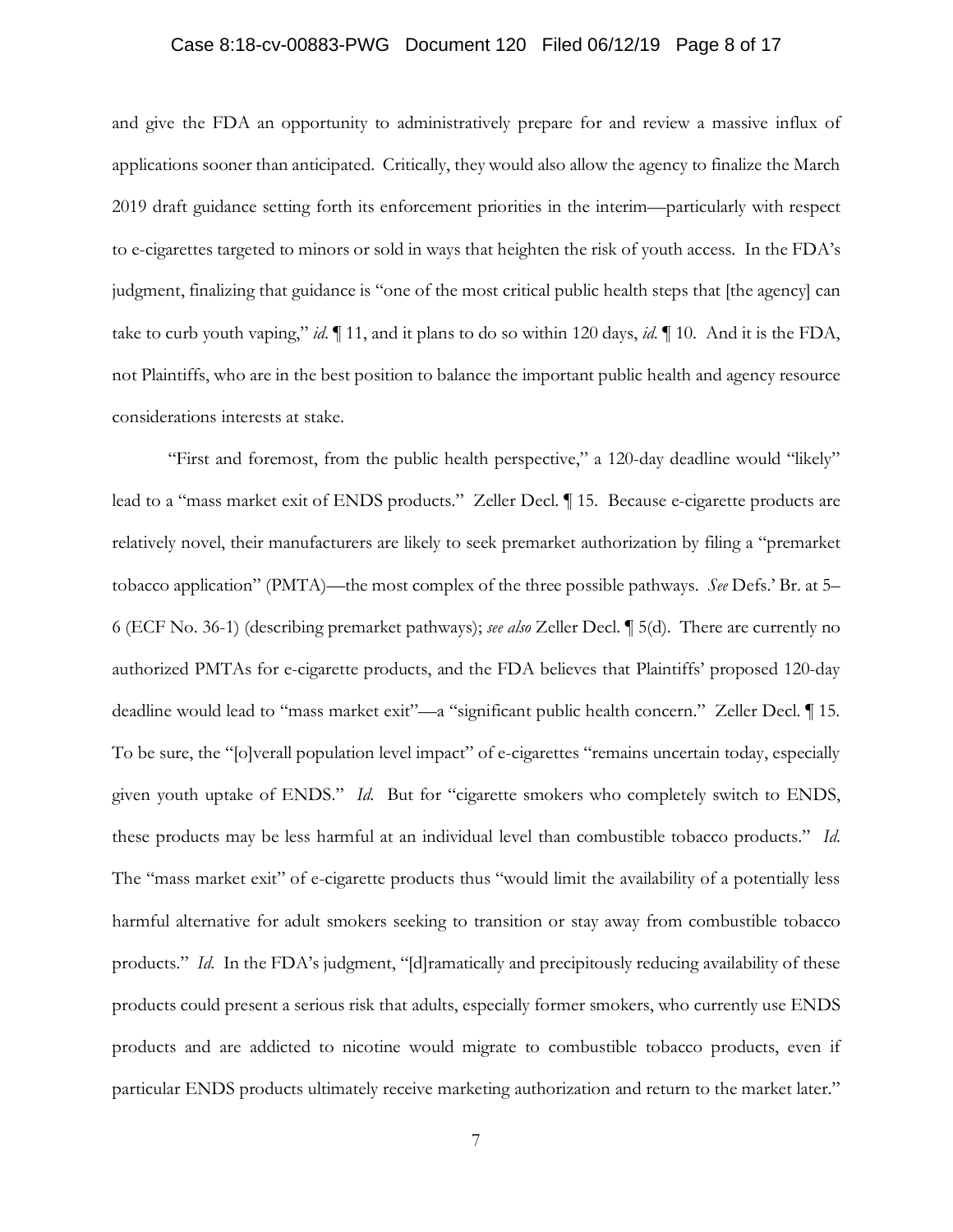### Case 8:18-cv-00883-PWG Document 120 Filed 06/12/19 Page 9 of 17

*Id.* "And although there has been great recent progress in declining use of cigarettes for all age groups," the FDA is "concerned that these declines could be slowed or reversed in the case of very sudden and very dramatic reductions in availability." *Id.* The FDA's expert judgment on this issue merits substantial deference. *See, e.g.*, *West Virginia v. EPA*, 362 F.3d 861, 871 (D.C. Cir. 2004) ("We will give an extreme degree of deference to the agency when it is evaluating scientific data within its technical expertise.").

Second, on top of this public health concern, Plaintiffs' proposed 120-day deadline would likely inundate the agency with low-quality applications that would strain agency resources and result in significant delays. For starters, the FDA would be receiving an estimated 5,424 to 6,764 premarket applications. Zeller Decl.  $\P$  19. When the deeming rule was issued in May 2016, there were approximately 20,504 to 25,704 deemed tobacco products on the market, including 4,640 to 8,800 ecigarette products and 7,500 cigars. RIA at 84 tbl.9. The FDA expected the manufacturers of about 5,424 to 6,764 of those products, including some 1,610 to 2,950 e-cigarette products and 2,625 cigars, to apply for premarket review. *Id*. Although the August 2017 guidance explained that the agency generally intended to defer enforcement of the premarket review provision until 2021 or 2022, manufacturers were not precluded from submitting applications earlier—in fact, the agency has repeatedly encouraged them to do so. *See, e.g.*, Press Release, FDA, *Statement from FDA Comm'r Scott Gottlieb, M.D., On New Steps to Address Epidemic of Youth E-Cigarette Use* (Sept. 12, 2018) (there is "no excuse for manufacturers not to file applications with the FDA because the agency hasn't told them what they are expected to do").<sup>3</sup> Nevertheless, given the sheer number of products at issue, requiring all manufacturers to submit premarket applications within 120 days would be counterproductive.

<sup>3</sup> *Available at* https://www.fda.gov/news-events/press-announcements/statement-fdacommissioner-scott-gottlieb-md-new-steps-address-epidemic-youth-e-cigarette-use; *see also* Press Release, FDA, *Statement From FDA Comm'r Scott Gottlieb, M.D., On Proposed New Steps to Protect Youth by*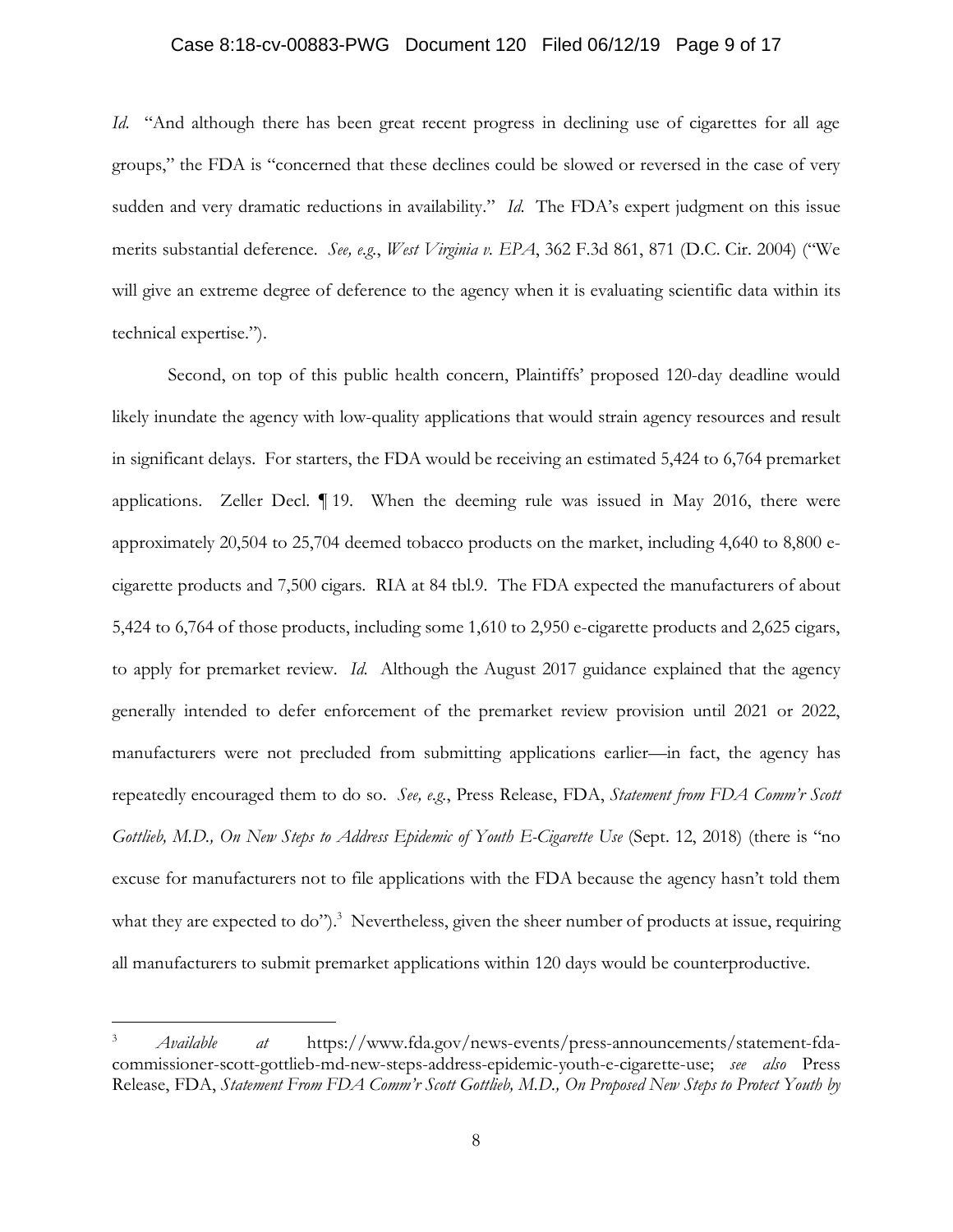## Case 8:18-cv-00883-PWG Document 120 Filed 06/12/19 Page 10 of 17

The PMTA pathway requires a manufacturer to establish that the product is "appropriate for the protection of the public health," 21 U.S.C.  $\frac{387j(c)}{2(A)}$ , considering "the risks and benefits to the population as a whole, including users and nonusers of the tobacco product, and taking into account—(A) the increased or decreased likelihood that existing users of tobacco products will stop using such products; and (B) the increased or decreased likelihood that those who do not use tobacco products will start using such products," *id*. § 387j(c)(4). By statute, a PMTA must include, among other things:

- "full reports of all information, published or known to, or which should reasonably be known to, the applicant, concerning investigations which have been made to show the health risks of such tobacco product and whether such tobacco product presents less risk than other tobacco products;"
- "a full statement of the components, ingredients, additives, and properties, and of the principle or principles of operation, of such tobacco product;" and
- "a full description of the methods used in, and the facilities and controls used for, the manufacture, processing, and, when relevant, packing and installation of, such tobacco product."

*Id.* § 387j(b)(1); *see also* Zeller Decl.  $\P$ [ 20–21. A PMTA must also include an adequate environmental assessment (or a claim of categorical exclusion). 25 C.F.R. § 25.15. To assist manufacturers in navigating these requirements, in May 2016 the FDA released a 50-page draft guidance document for

*Preventing Access to Flavored Tobacco Products and Banning Menthol in Cigarettes* (Nov. 15, 2018) (expressing hope that FDA would "soon see manufacturers of ENDS [Electronic Nicotine Delivery Systems] products preparing, with FDA input as appropriate, premarket tobacco product applications (PMTAs) to demonstrate that their products meet the public health standard in the Tobacco Control Act"), *at* https://www.fda.gov/news-events/press-announcements/statement-fda-commissioner-scott-

gottlieb-md-proposed-new-steps-protect-youth-preventing-access; Press Release, FDA, *Statement From FDA Comm'r Scott Gottlieb, M.D., On Advancing New Policies Aimed At Preventing Youth Access to, and Appeal of Flavored Tobacco Products, Including E-Cigarettes and Cigars* (Mar. 13, 2019) ("manufacturers need not wait to submit premarket tobacco product applications for ENDS products, flavored or otherwise"), *at* https://www.fda.gov/news-events/press-announcements/statement-fdacommissioner-scott-gottlieb-md-advancing-new-policies-aimed-preventing-youth-access.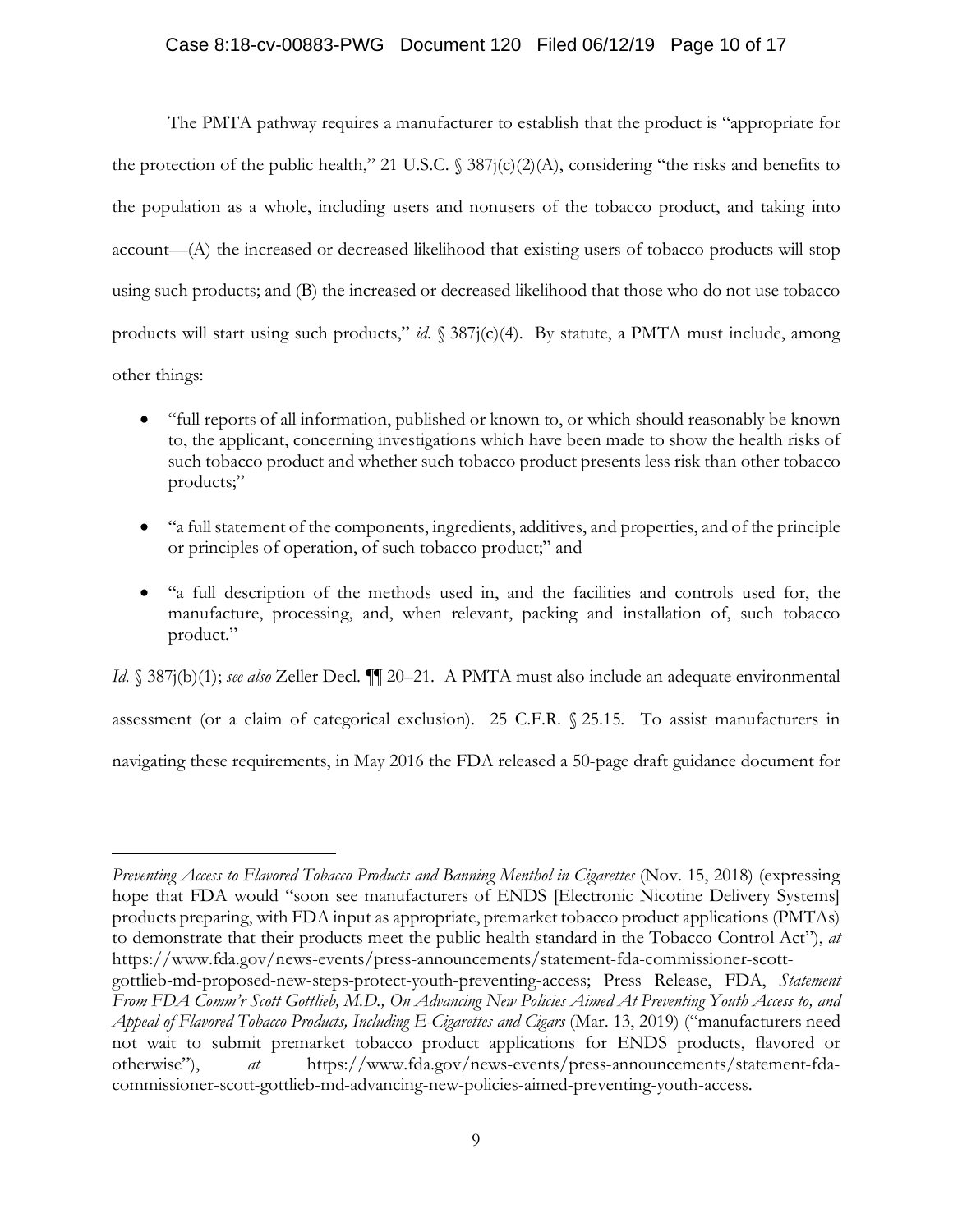#### Case 8:18-cv-00883-PWG Document 120 Filed 06/12/19 Page 11 of 17

the submission of PMTAs for e-cigarette products.<sup>4</sup> The final, 52-page version of that guidance document was released on June 11, 2019.<sup>5</sup>

To date, the FDA has received few PMTAs that meet even the basic requirements for them to be considered properly filed. As of April 30, 2019, the agency had received 401 PMTAs, 373 of which were for deemed products. Zeller Decl. ¶ 5(d). Of those 373, more than 99% (369/373) were closed as insufficient to accept or file, largely for failure to include an environmental assessment, and the manufacturers have not refiled corrected versions. *Id*. Overall, just 12 PMTAs have been authorized, for smokeless tobacco and noncombustible, "heated" cigarettes (which differ from ecigarettes in that they vaporize actual tobacco, rather than an e-liquid). *See id*. And only 4 PMTAs remain pending for deemed products, none of them for e-cigarette products. *Id*. Moreover, as part of the premarket authorization process, tobacco manufacturers routinely consult with FDA, similar to the analogous process for new drug or device applications under the Federal Food, Drug, and Cosmetic Act (FDCA). *See id.* ¶ 5(d). Yet only a handful of manufacturers—"fewer than 10"—"have sought pre-submission meetings with FDA to discuss potential premarket applications for ENDS products." *Id*. ¶ 15.

Perhaps the best analogue to this expected influx of premarket applications took place in March 2011, in the days preceding a statutory deadline for manufacturers to submit "provisional" substantial equivalence (SE) applications. *See* 21 U.S.C. § 387j(a)(2)(B) (discussed in Defs.' Br. at 34). In total, manufacturers submitted nearly 3,600 provisional SE applications—about 3,000 of them (more than 83%) "within the last several days leading up to" the deadline. Zeller Decl. ¶ 19. While

<sup>4</sup> FDA, Draft Guidance for Industry, *Premarket Tobacco Product Applications for Electronic Nicotine Delivery Systems* (May 2016), *at* https://www.fda.gov/media/97652/download.

<sup>&</sup>lt;sup>5</sup> FDA, Guidance for Industry, Premarket Tobacco Product Applications for Electronic Nicotine Delivery Systems (June 2019), *at* https://www.fda.gov/media/127853/download.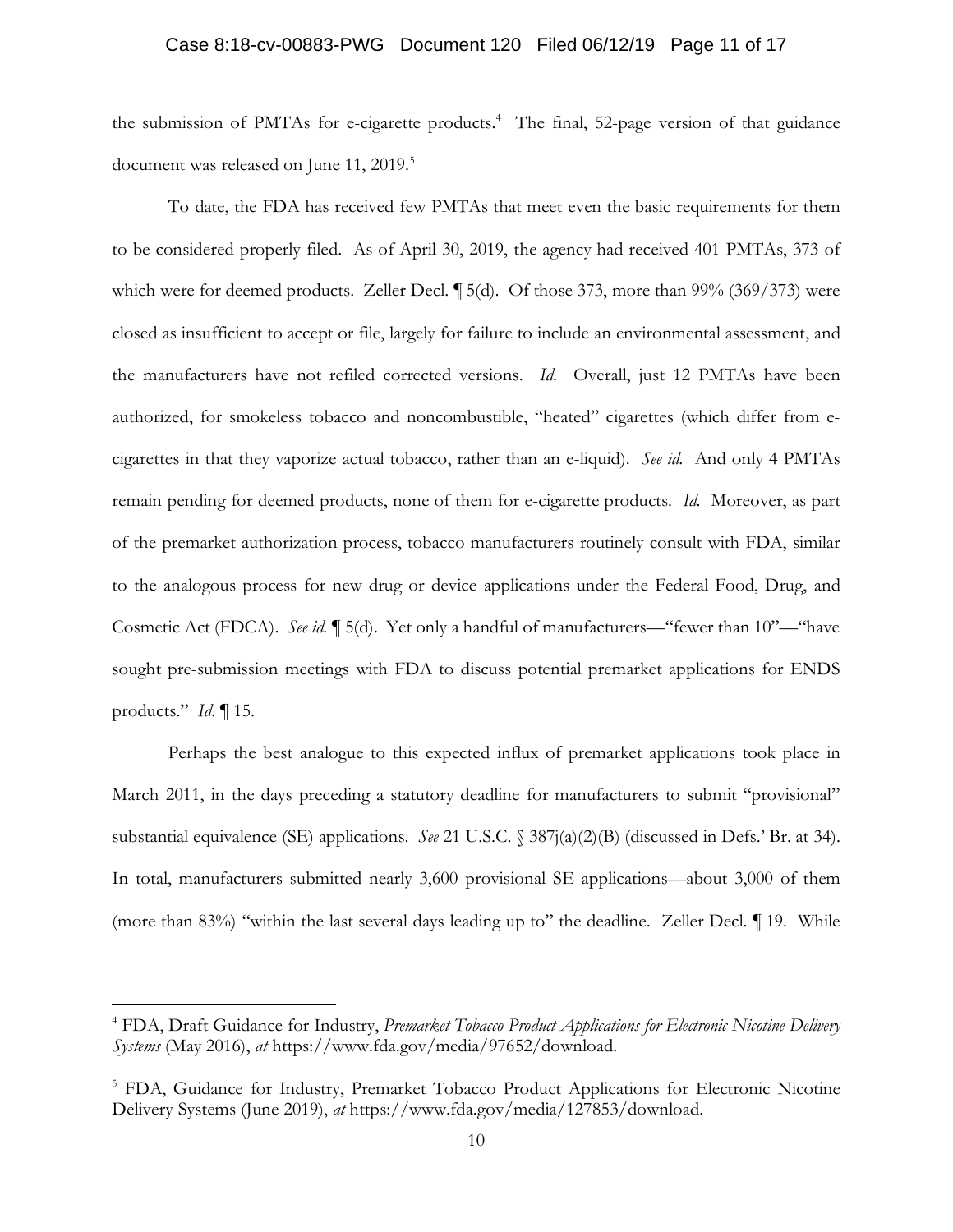### Case 8:18-cv-00883-PWG Document 120 Filed 06/12/19 Page 12 of 17

the "FDA has put many more systems in place since then, and has created a robust application review process within CTP's Office of Science, there is no doubt that the agency will be flooded with applications in the final days leading up to any court-ordered submission deadline" entered here. *Id*.

Such a large number of premarket applications would threaten to overwhelm the FDA's resources if submitted *en masse* by a deadline much earlier than the agency had anticipated. This resource problem is likely to be compounded by the fact that "[m]any applicants will be newly regulated entities lacking experience with FDA"—which is particularly likely for e-cigarette products, which are relatively novel. *Id*. **[1** 18. "[B]ased on [the agency's] experience to date, the applications are anticipated to be lower in quality and less complete than current-day applications for other FDAregulated products." *Id*. A "large volume of incomplete or haphazard applications in which the information is not clearly presented or is missing data will cause further delay because it will divert valuable agency resources into the painstaking effort of reviewing those submissions and communicating deficiencies." *Id*. ¶ 18.

Finally, the FDA only recently published the final version of its guidance document for the submission of PMTAs for e-cigarette products, *see supra* at 9–10, and is still in the process of issuing a rule concerning PMTAs. *See* Zeller Decl. ¶ 4(d). Of course, "manufacturers may submit premarket applications for these products at any time, and there is no legal barrier to filing." *Id*. ¶ 16. "Indeed, CTP has accepted, filed, and authorized applications through each of the available pathways based on statutory criteria even in the absence of rules or product-specific guidance." *Id*. But such guidance can assist manufacturers in preparing applications that are of high enough quality to facilitate efficient review. *See id.*

For all of these reasons, Plaintiffs' proposed 120-day deadline for the submission of premarket applications would threaten to harm the public health and is administratively infeasible. Indeed, it is the FDA's "firm belief" that such an accelerated deadline would "create[] a genuine risk of migration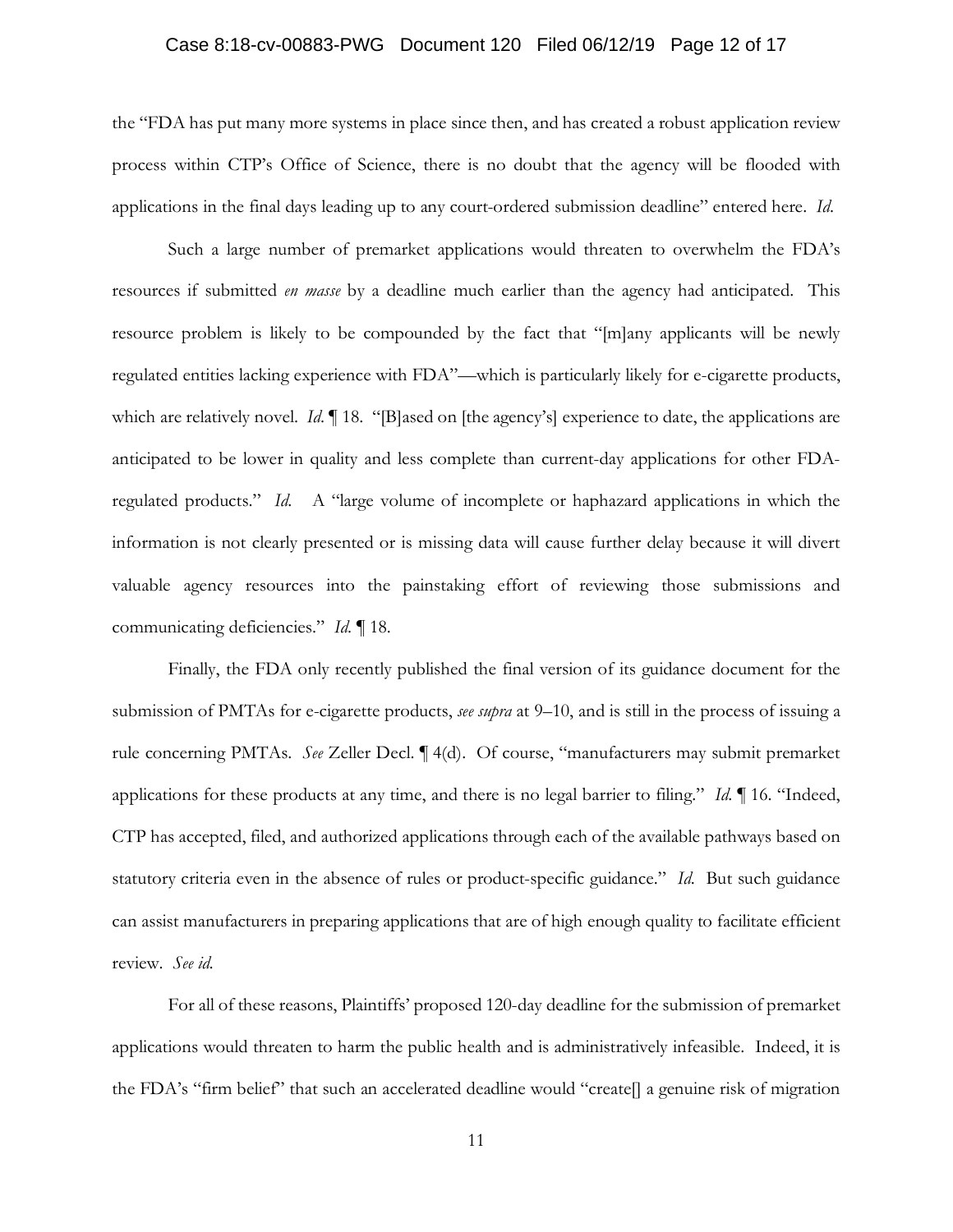### Case 8:18-cv-00883-PWG Document 120 Filed 06/12/19 Page 13 of 17

from potentially less harmful ENDS products back to combustible tobacco products within the population of addicted adult smokers who have completely switched to ENDS." *Id*. ¶ 12. "This is a public health outcome that should be avoided if at all possible, while still achieving the public health benefits of earlier premarket review for deemed products, especially with respect to curtailing youth use." *Id*.

Thus, should the Court order premarket applications to be submitted by a date certain—and it should not, *see supra* at 2–6—under no circumstances should it set that deadline sooner than 10 months from the date of its decision (with a one-year period for FDA review, without limiting the agency's discretion to take enforcement action in the meantime). See Zeller Decl. 13.<sup>6</sup> While perhaps not the dates that the FDA would select if permitted to exercise its own discretion, such a deadline would at least reduce the expected abrupt and massive market exit; avoid flooding the FDA with thousands of premarket applications on a nearly immediate basis; and allow the agency at least some time to prepare to receive and review applications much more quickly than it had anticipated. *See id.* ¶¶ 15, 16. It would also enable manufacturers to strengthen their applications based on the recently issued PMTA guidance. *See id.* ¶ 16. And this relief would permit the FDA to finalize the March 2019

<sup>6</sup> Plaintiffs also ask the Court to order that products with timely premarket applications on file be allowed to remain on the market for no more than one year pending FDA review. *See* Pls.' Proposed Order ¶ 2. The original compliance policy, set forth in the preamble to the final deeming rule, contained a similar one-year compliance period for products with timely premarket applications. 81 Fed. Reg. 28,974, 29,011 (May 10, 2016) ("Unless FDA has issued an order denying or refusing to accept the submission, products for which timely premarket submissions have been submitted will be subject to a continued compliance period for 12 months after the initial compliance period[.]"). That policy also provided that, "if at the time of the conclusion of the continued compliance period," authorization has not yet been granted but "the applicant has provided the needed information and review of a pending marketing application has made substantial progress toward completion, FDA may consider, on a case-by-case basis, whether to defer enforcement of the premarket authorization requirements for a reasonable time period." *Id*. at 29,012. If the Court determines to enter an injunction limiting the compliance period for products with timely premarket applications on file to one year, it should not disturb the FDA's discretion to similarly defer enforcement on a case-by-case basis with respect to specific products in light of the relevant circumstances.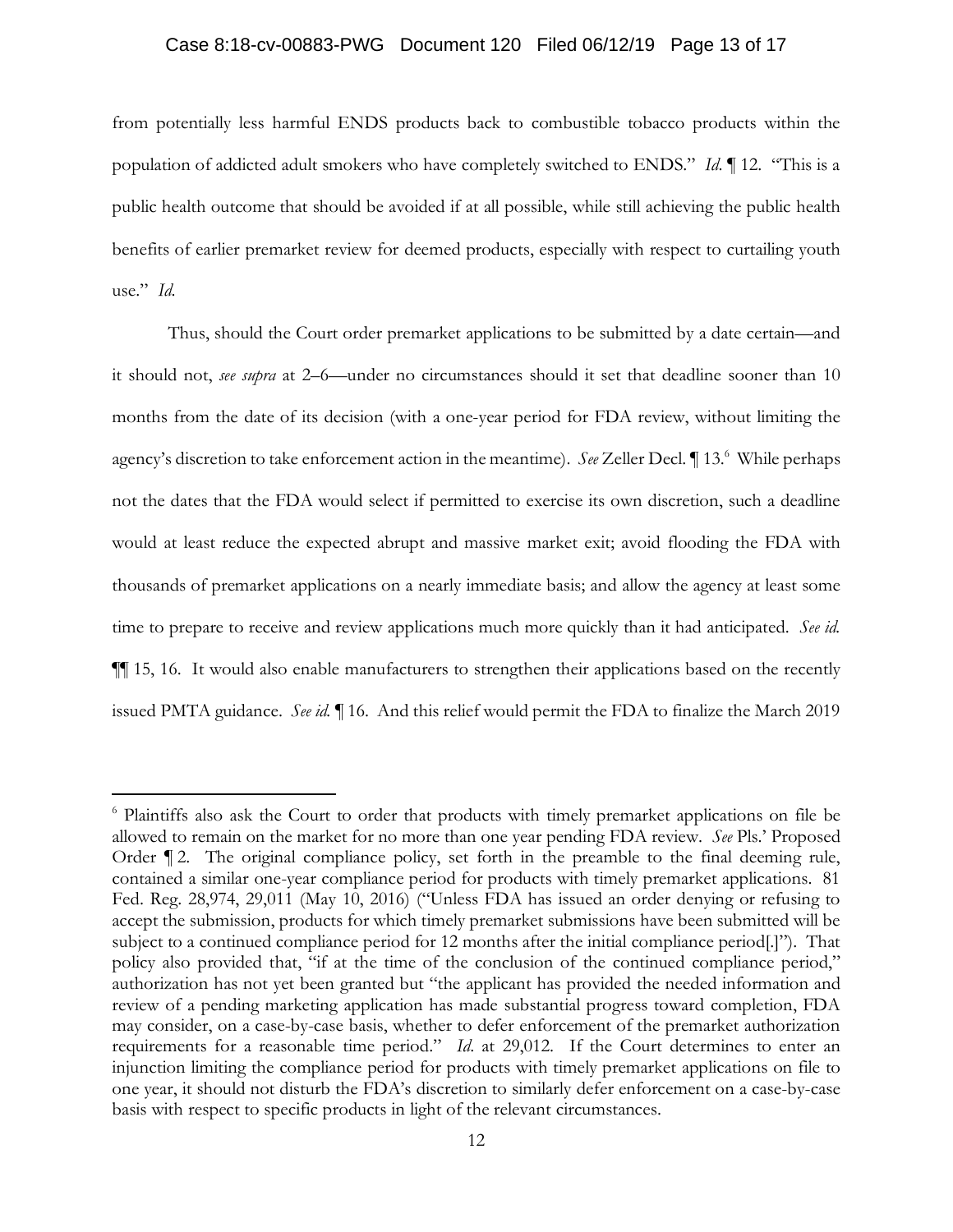#### Case 8:18-cv-00883-PWG Document 120 Filed 06/12/19 Page 14 of 17

draft guidance setting forth its enforcement priorities in the meantime, which it plans to do within 120 days. *Id*. ¶ 10. Notably, that draft guidance proposes that the FDA would target several categories of deemed products for earlier enforcement of the premarket review provision—including e-cigarette products targeted to minors or sold in ways that heighten the risk of youth access. *See* Defs.' Notice (Mar. 15, 2019) (ECF No. 59). And that enforcement could take place before any deadline for the submission of premarket applications that the Court were to order.

## **III. The Court should not order the FDA to enforce the premarket review provision—a step that would raise significant separation of powers concerns.**

In all events, the Court should flatly reject Plaintiffs' suggestion that it order the FDA to take "any and all actions necessary" to ensure that "no" newly deemed product remains on the market "without being subject to FDA enforcement action," Pls.' Proposed Order ¶ 1, and make quarterly reports about the number of premarket applications it has processed and the "number and nature of enforcement actions it has commenced," *id*.  $\blacksquare$  4. The FDCA contains no private right of action, which is effectively what Plaintiffs seek. *See* 21 U.S.C. § 337(a); *Buckman Co. v. Pls.' Legal Comm.*, 531 U.S. 341, 349 n.4 (2001). Moreover, such an order would plainly intrude on the prerogatives of the executive branch and raise significant separation of powers concerns.

The Court has held that, under the Tobacco Control Act, "the FDA '*must'* require filings from manufacturers and approve or deny those filings." Mem. Op. at 33 (citations omitted). But it is one thing to say that the agency must require the submission of premarket applications and adjudicate any applications submitted. It would be quite another to order the agency to take enforcement action against noncompliant products—and the Court's opinion rightly stopped short of doing so.

As Defendants have explained, a tobacco product that is marketed without a necessary premarket authorization is considered "adulterated" or "misbranded." Defs.' Br. at 6 (quoting 21 U.S.C. §§ 387b(6), 387c(a)(6)). The FDA "is *authorized* to conduct examinations and investigations" to enforce these and other provisions of the FDCA, 21 U.S.C. § 372(a)(1)(A) (emphasis added), and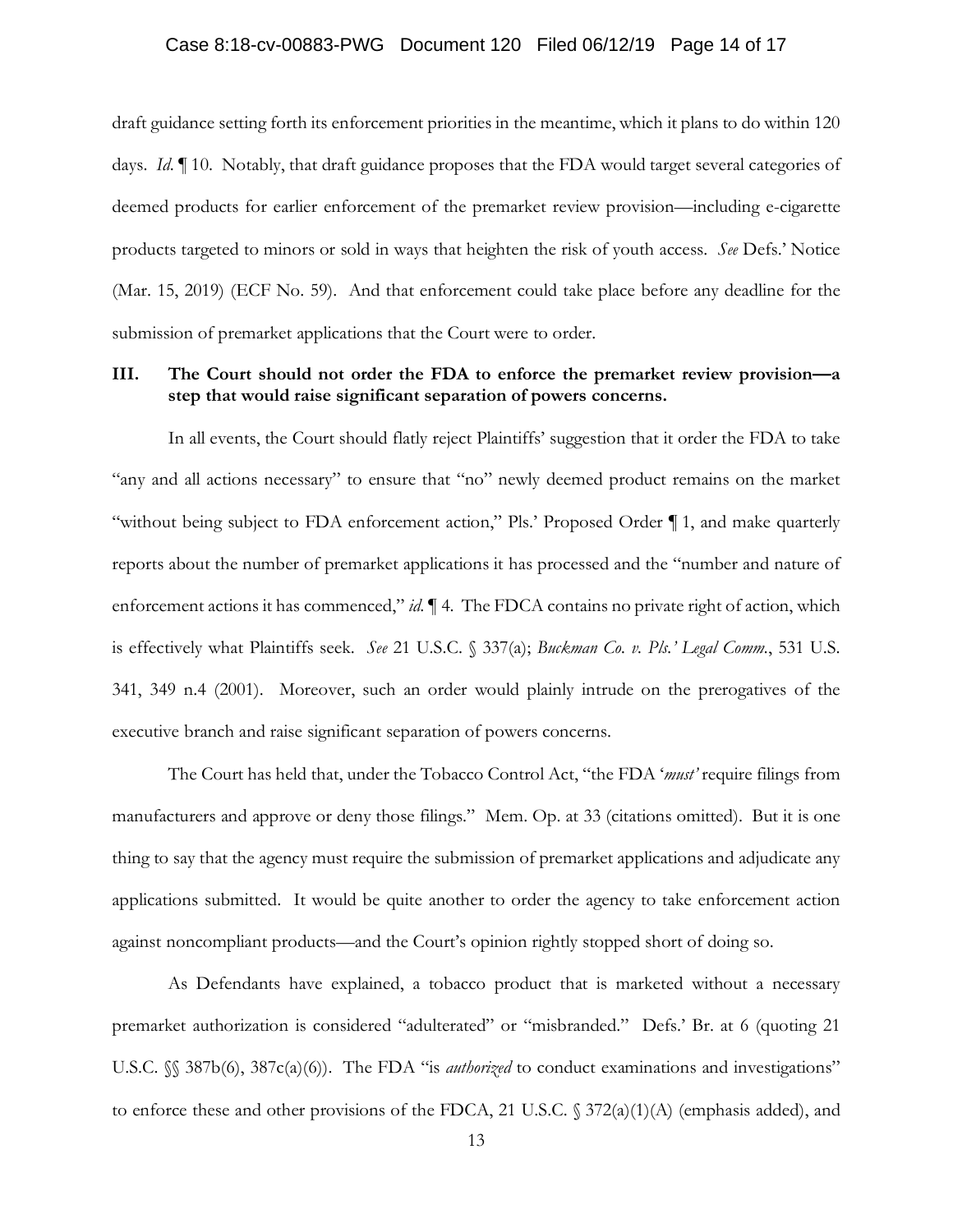#### Case 8:18-cv-00883-PWG Document 120 Filed 06/12/19 Page 15 of 17

violations may lead to enforcement action, including the seizure of offending products, *id*. § 334 (products "shall be *liable* to be proceeded against" (emphasis added)), injunctions against manufacturers, distributors, and retailers, *id*. § 332, and potentially criminal prosecution, *id*. §§ 331(a)– (c), 333(a), 336. These enforcement provisions are *precisely the same* as those at issue in *Heckler v. Chaney*, 470 U.S. 831 (1985), where the Supreme Court held that they "commit *complete discretion* to the Secretary to decide how and when they should be exercised." *Id*. at 835 (emphasis added). Thus, even if the Court enters a deadline for the submission of premarket applications, it should not purport to order the agency to take enforcement action against manufacturers that fail to meet that requirement.

The "basic principle" underlying the separation of powers doctrine is that "one branch of the Government may not intrude upon the central prerogatives of another." *Loving v. United States*, 517 U.S. 748, 757 (1996). Under Article II, the power to "take care that the laws be faithfully executed" is "entrusted to the executive branch—and only to the executive branch." *Baltimore Gas & Elec. Co. v. FERC*, 252 F.3d 456, 459 (D.C. Cir. 2001) (citing U.S. Const. art. II, § 3). "One aspect of that power is the prerogative to decline to enforce a law, or to enforce the law in a particular way." *Id*. Thus, "[w]hen the judiciary orders an executive agency to enforce the law it risks arrogating to itself a power that the Constitution commits to the executive branch." *Id*. Indeed, "*Chaney*'s recognition that the courts must not require agencies to initiate enforcement actions may well be a requirement of the separation of powers commanded by our constitution." *Id*.

That is reason enough to reject Plaintiffs' requested relief. But here, Plaintiffs offer more, as they would have the Court intrude even further into the executive sphere. Plaintiffs seek not only to compel the FDA to take enforcement action, but also for the Court to second-guess the nature, scope, and thoroughness of the agency's enforcement efforts. Indeed, their remedy brief and proposed order make clear that Plaintiffs envision an invasive inquiry into the FDA's decisionmaking process, including quarterly reports on: (a) "all steps" the agency is taking to enforce the premarket review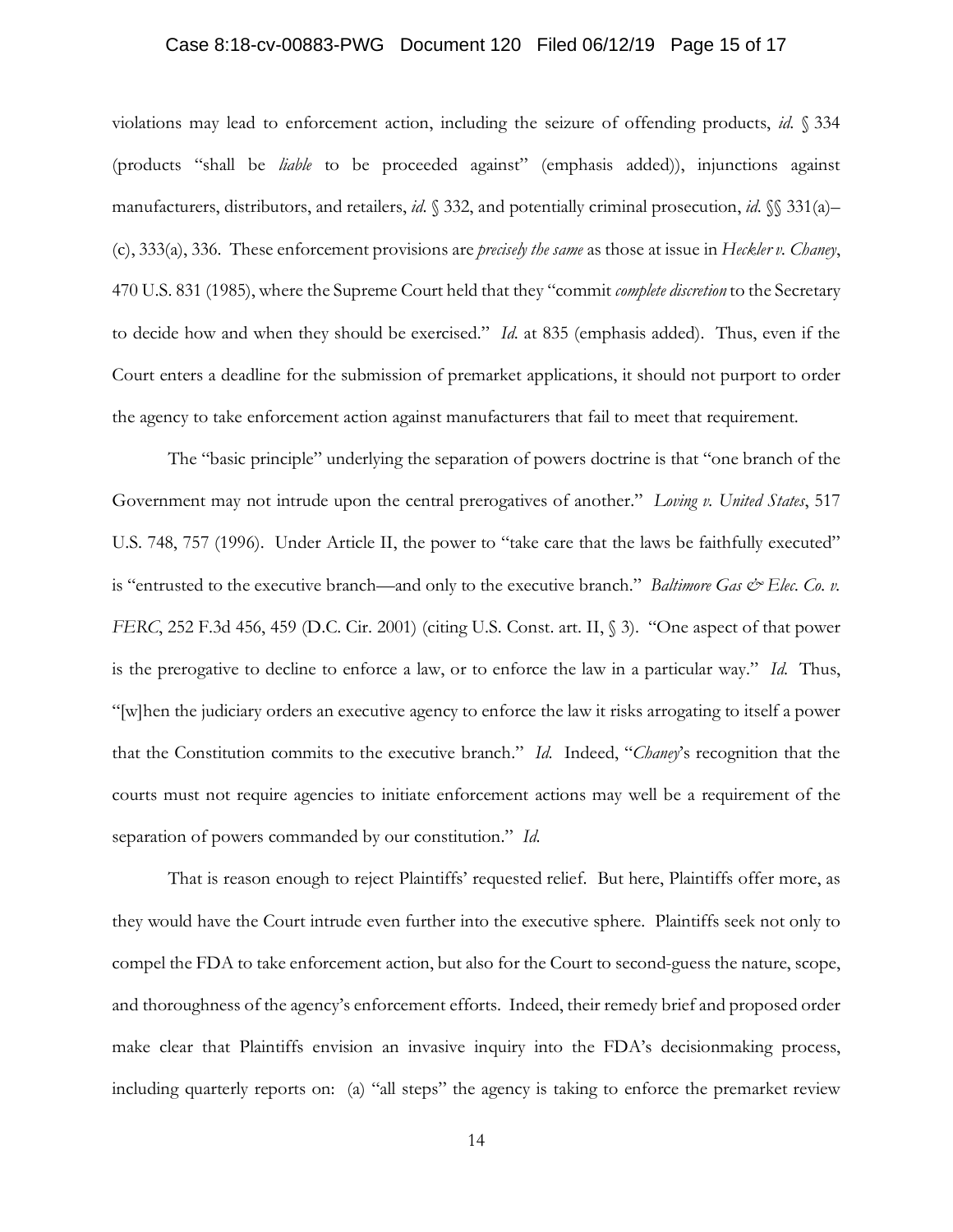### Case 8:18-cv-00883-PWG Document 120 Filed 06/12/19 Page 16 of 17

provision; (b) the "number of applications . . . it has received"; (c) the "status of its processing of those applications"; (d) the "number of . . . enforcement actions it has commenced"; and (e) the "nature" of those enforcement actions. Pls.' Proposed Order ¶ 4. Presumably, then, Plaintiffs anticipate continual judicial supervision of the FDA's processing of an expected 5,424 to 6,764 premarket applications, and intend to ask the Court to manage the agency's enforcement efforts should they be thought unsatisfactory.

Such inquiries fall outside the judicial role—a province that "a district judge must be careful not to exceed" "when the government is challenged for not bringing as extensive an action as it might." *United States v. Microsoft Corp.*, 56 F.3d 1448, 1462 (D.C. Cir. 1995).7 In *Microsoft*, for example, the district court refused to enter a consent decree after the government declined to provide it with details akin to those sought by Plaintiffs here, such as (a) the "broad contours of the investigation"; (b) the "conclusions reached by the Government" about the company's practices; (c) why "areas were bargained away" during settlement discussions; and (d) what the government's future investigative plans were. *Id*. at 1455. The D.C. Circuit reversed—and reassigned the case—explaining that the district "judge's demand that he be informed [of these matters] indicates that the judge impermissibly arrogated to himself the President's role to 'take care that the laws be faithfully executed.'" *Id*. at 1457 (quoting U.S. Const. art. II, § 3). This Court should decline Plaintiffs' invitation to similarly encroach on the executive power.

#### **CONCLUSION**

For the foregoing reasons, the Court should decline to issue further relief in this case.

<sup>7</sup> Nor do Plaintiffs cite any relevant support for requiring agencies to report their *enforcement* activities to a court. *See* Pls.' Remedy Br. at 9. In *Cobell*—the only case they cite—reporting requirements were imposed for a breach of trust, and only in light of a "history of destruction of documents," "government malfeasance," and a "longstanding inability or unwillingness of government officials to discharge their fiduciary obligations." 240 F.3d at 1109.